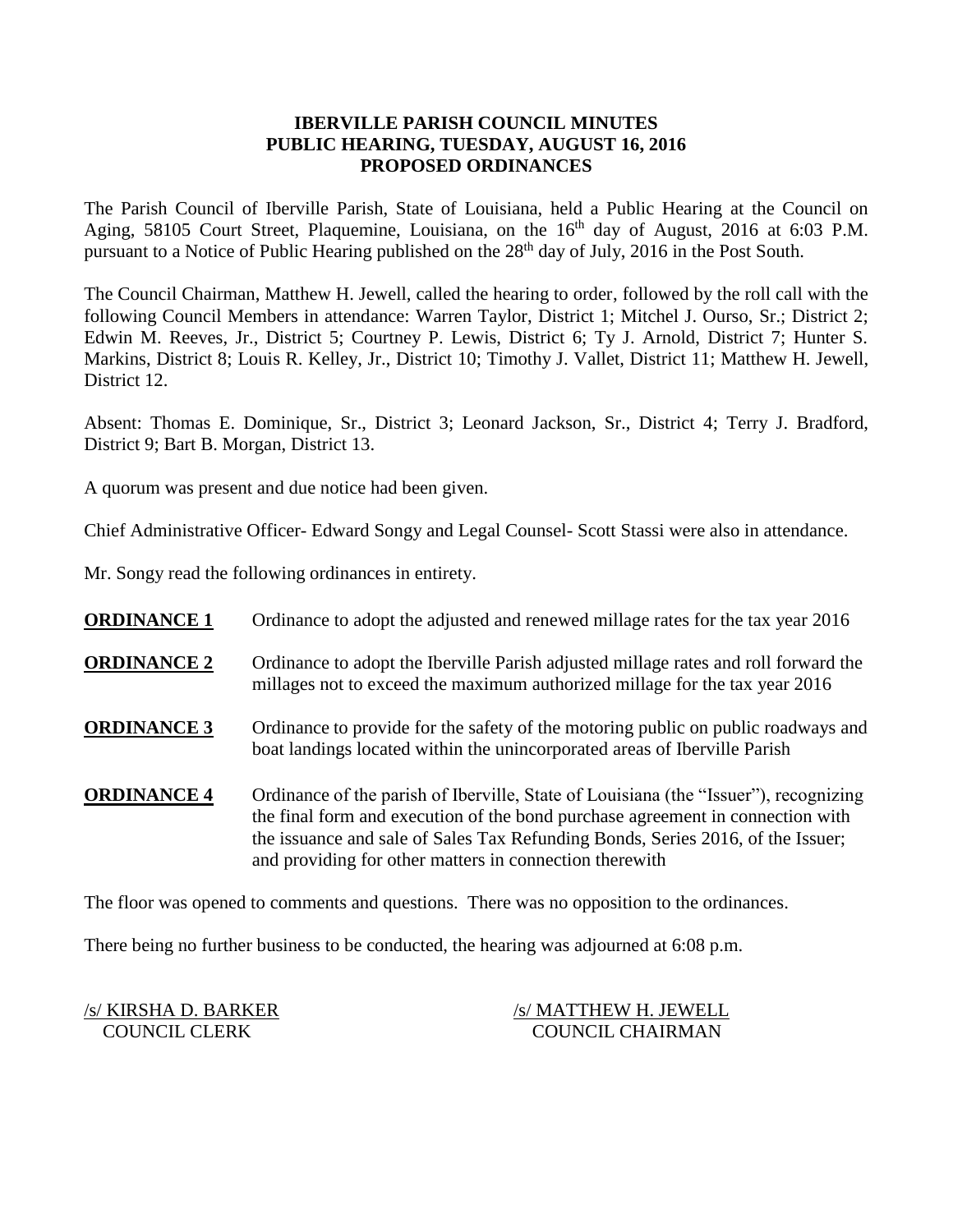### **IBERVILLE PARISH COUNCIL MINUTES REGULAR MEETING, TUESDAY, TUESDAY, AUGUST 16, 2016**

The Parish Council of Iberville Parish, State of Louisiana, met in Regular Session, at the Council on Aging, 58105 Court Street, Plaquemine, Louisiana, on the 16<sup>th</sup> day of August, 2016.

The Council Chairman, Matthew H. Jewell, called the meeting to order at 6:30 p.m. followed by the roll call with the following Council Members in attendance: Warren Taylor, District 1; Mitchel J. Ourso, Sr.; District 2; Thomas E. Dominique, Sr., District 3; Edwin M. Reeves, Jr., District 5; Courtney P. Lewis, District 6; Ty J. Arnold, District 7; Hunter S. Markins, District 8; Terry J. Bradford, District 9; Louis R. Kelley, Jr., District 10; Timothy J. Vallet, District 11; Matthew H. Jewell, District 12.

Absent: Leonard Jackson, Sr., District 4; Bart B. Morgan, District 13.

Chief Administrative Officer- Edward Songy and Legal Counsel- Scott Stassi were also in attendance.

A quorum was present and due notice had been published in the official journal on the  $11<sup>th</sup>$  day of August, 2016. The Pledge of Allegiance followed.

Council Chairman Jewell called for anyone wanting to make public comments to register with the Clerk. No one registered to speak.

### PRESENTATIONS AND APPEARANCES

- A) Announcing candidacy for U.S. Senate- Reverend Peter Williams
	- Due to the weather conditions, Reverend Williams was unable to attend.

#### APPROVAL OF MINUTES

Upon a motion by Councilman Reeves, and seconded by Councilman Taylor, it was moved to wave the reading of the minutes of July 19, 2016 and approve as written. The motion having been duly submitted to a vote was duly adopted by the following yea and nay votes on roll call:

YEAS: Taylor, Ourso, Dominique, Reeves, Lewis, Arnold, Markins, Bradford, Kelley, Vallet. NAYS: None. ABSTAIN: None. ABSENT: Jackson, Morgan.

The motion was declared adopted by the Chairman.

#### PRESIDENT'S REPORT

Chief Administrative Officer, Edward Songy reported on the following in the absence of President Ourso:

 President Obama declared Iberville Parish as part of the FEMA Declaration of Emergency for certain Parishes of Louisiana. Iberville Parish residents and businesses that were affected by the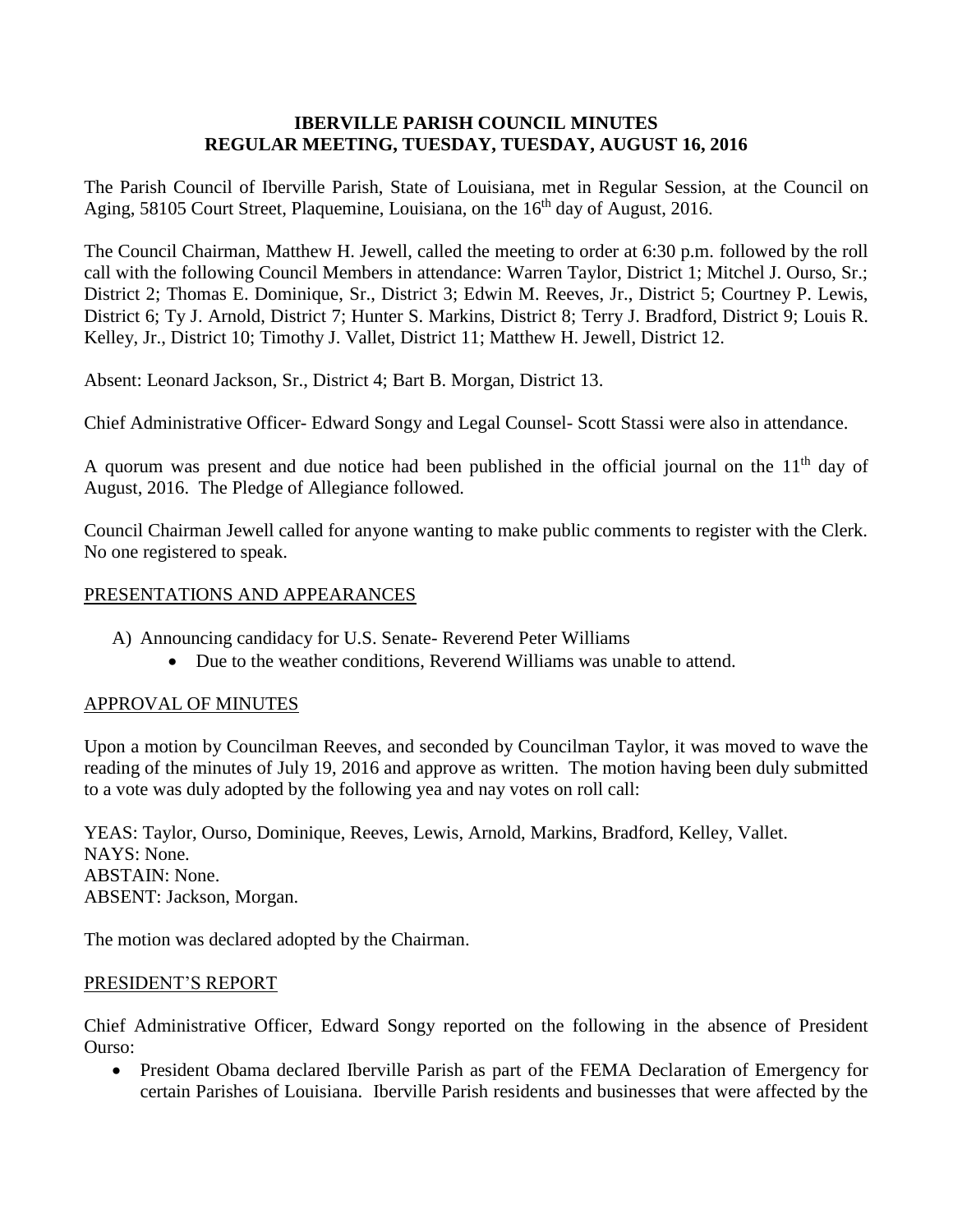flood will be eligible for assistance under FEMA guidelines. DOW Chemical thanked the Parish for its effort during this flood event and will donate \$250,000 towards the Red Cross and the support fund to aid in the recovery efforts in Louisiana.

- The financial status of the Parish has recently been rated an A+, which is good news for the Parish.
- There has been over 3.767 visitors that have visited the Grosse Tete Welcome Center so far this year. The visitors were from over 39 states and 14 countries.
- CAO, Edward Songy stated the flood started last Thursday and continues to effect areas of the Parish today. The major portion of flooding in Iberville Parish has been in St. Gabriel. The Parish is hoping the Corps of Engineers will soon approve the project to replace the Alligator Bayou Floodgates, to improve its capacity.

# CHAMBER OF COMMERCE REPORT

Mr. Hank Grace was not present.

### FINANCIAL REPORT

Finance Director, Randall Dunn stated the financial statements were sent out. Mr. Dunn will meet with representatives from FEMA sometime next week to have a meeting to discuss public assistance after the flood. Once the water has receded in St. Gabriel the roads will be assessed for damage by FEMA. When an emergency event takes place, the Parish assigns an emergency project code to be used for those expenses during that event. The storm preparation and recovery expenses will be reported to FEMA during the upcoming meeting.

Councilman Reeves asked Mr. Dunn how long the Council on Aging Building has been open, and Mr. Dunn stated since 2008. Councilman Reeves stated the building and its upkeep is in impeccable condition.

# OLD BUSINESS

# **ORDINANCE IPC #011-16**

# **ORDINANCE TO ADOPT THE ADJUSTED AND RENEWED MILLAGE RATES FOR THE TAX YEAR 2016**

BE IT ORDAINED by the Iberville Parish Council, Louisiana, in an open meeting held on August 16, 2016 and conducted in accordance with the open meetings law, the provisions of Article VII, Section 23(B) and (C) of the 1974 Constitution and LSA-R.S. 47:1705(b)(1) and (2) that the following millage rates be and hereby are levied upon the dollar of the assessed valuation of all property subject to ad valorem taxation within Iberville Parish for the year 2016 for the purpose of raising revenues and appropriating to the respective funds:

| <b>ADJUSTED</b> | <b>RENEWED</b> |
|-----------------|----------------|
| MILLAGE         | MILLAGE        |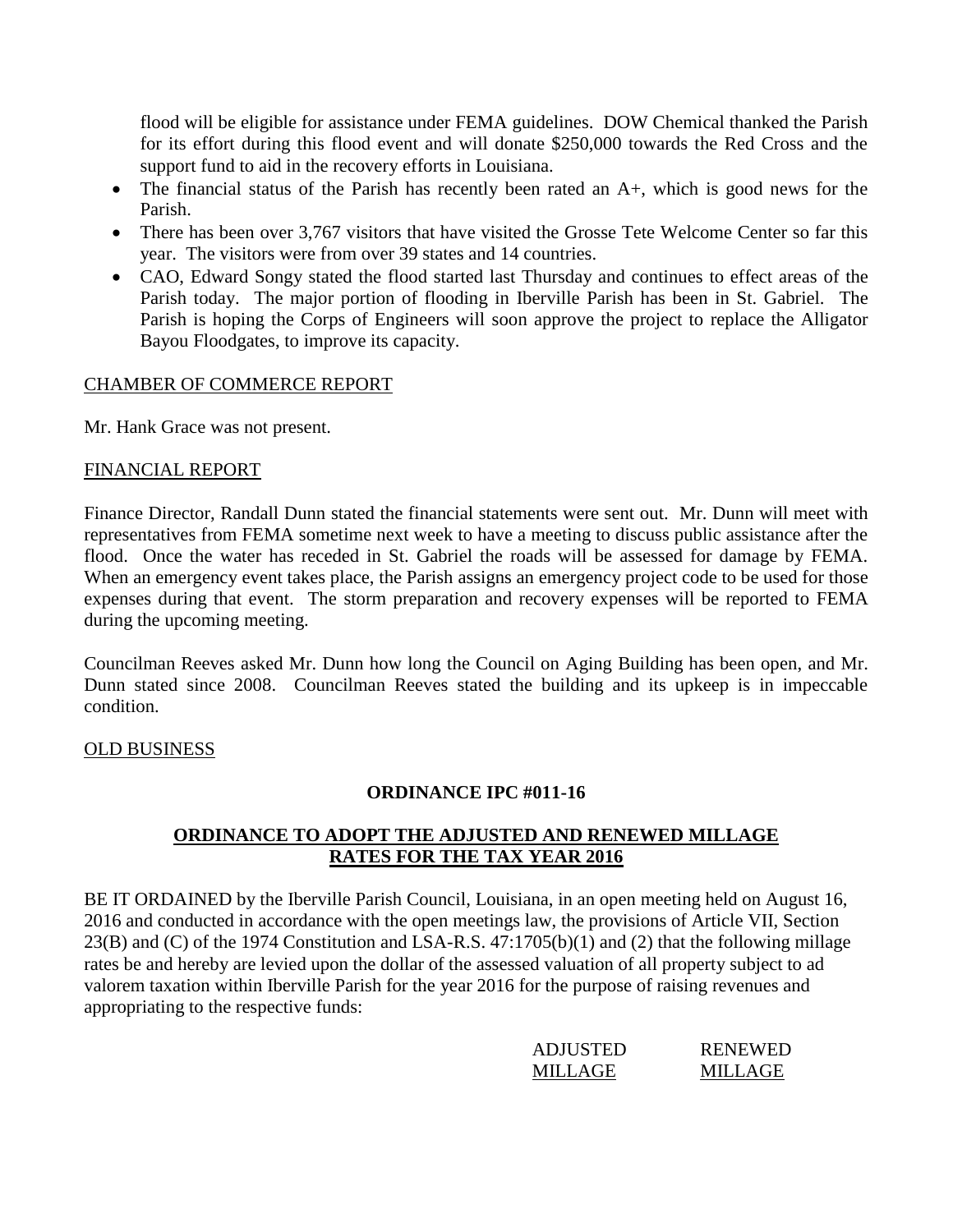| General Alimony (LLA MN 1042007)                                                                                                                                                                                                                                                | 2.45 mills |            |
|---------------------------------------------------------------------------------------------------------------------------------------------------------------------------------------------------------------------------------------------------------------------------------|------------|------------|
| General Alimony within the City of<br>Plaquemine, City of St. Gabriel,<br>Town of White Castle, and the<br>Town of Maringouin (Exempted<br>Municipalities per Article 6, Section<br>$26$ (C) or (D) of the 1974 Constitution<br>of the State of Louisiana.)<br>(LLA MN 1042008) | 1.22 mills |            |
| Fire District No. 2 (LLA MN 1042020)                                                                                                                                                                                                                                            | 6.77 mills |            |
| Public Buildings (LLA MN 1042036)                                                                                                                                                                                                                                               | 2.96 mills |            |
| Drain Dist (LLA MN 1042012)                                                                                                                                                                                                                                                     | 4.94 mills |            |
| Library Maintenance Fund (LLA MN 1042011)                                                                                                                                                                                                                                       |            | 4.00 mills |
| Fire District No. 1 (LLA MN 1042021)                                                                                                                                                                                                                                            |            | 3.83 mills |

SECTION 2. Be It Further Ordained by the Iberville Parish Council, Louisiana that the method of collections of said taxes, the time of its delinquency, penalties and other matters relating thereto, shall be as now provided by the law for the collection of State Taxes.

SECTION 3. Be it Further Ordained by the Iberville Parish Council, Louisiana that all ordinances or parts of ordinances in conflict with this ordinance herewith be and the same hereby are specifically repealed.

SECTION 4. Be It Further Ordained that the Assessor of the Parish of Iberville shall extend upon the assessment roll for the year 2016 taxes herein levied, and the tax collector of Iberville Parish shall collect and remit the same to the Iberville Parish Council in accordance with law.

The foregoing ordinance which was previously introduced at both meetings of the Iberville Parish Council on May 17, 2016 and June 21, 2016 and a summary thereof having been published in the official journal on June 23, 2016 and June 30, 2016, the public hearing on this ordinance held on the  $16<sup>th</sup>$ day of August, 2016, at 6:00 p.m., in the Council on Aging, 58105 Court Street, Plaquemine, Louisiana, was brought up for final passage with a motion by Councilman Kelley, and seconded by Councilman Reeves, having been duly submitted to a vote, the ordinance was duly adopted by the following yea and nay vote on roll call:

YEAS: Taylor, Ourso, Dominique, Reeves, Lewis, Arnold, Markins, Bradford, Kelley, Vallet. NAYS: None. ABSTAIN: None.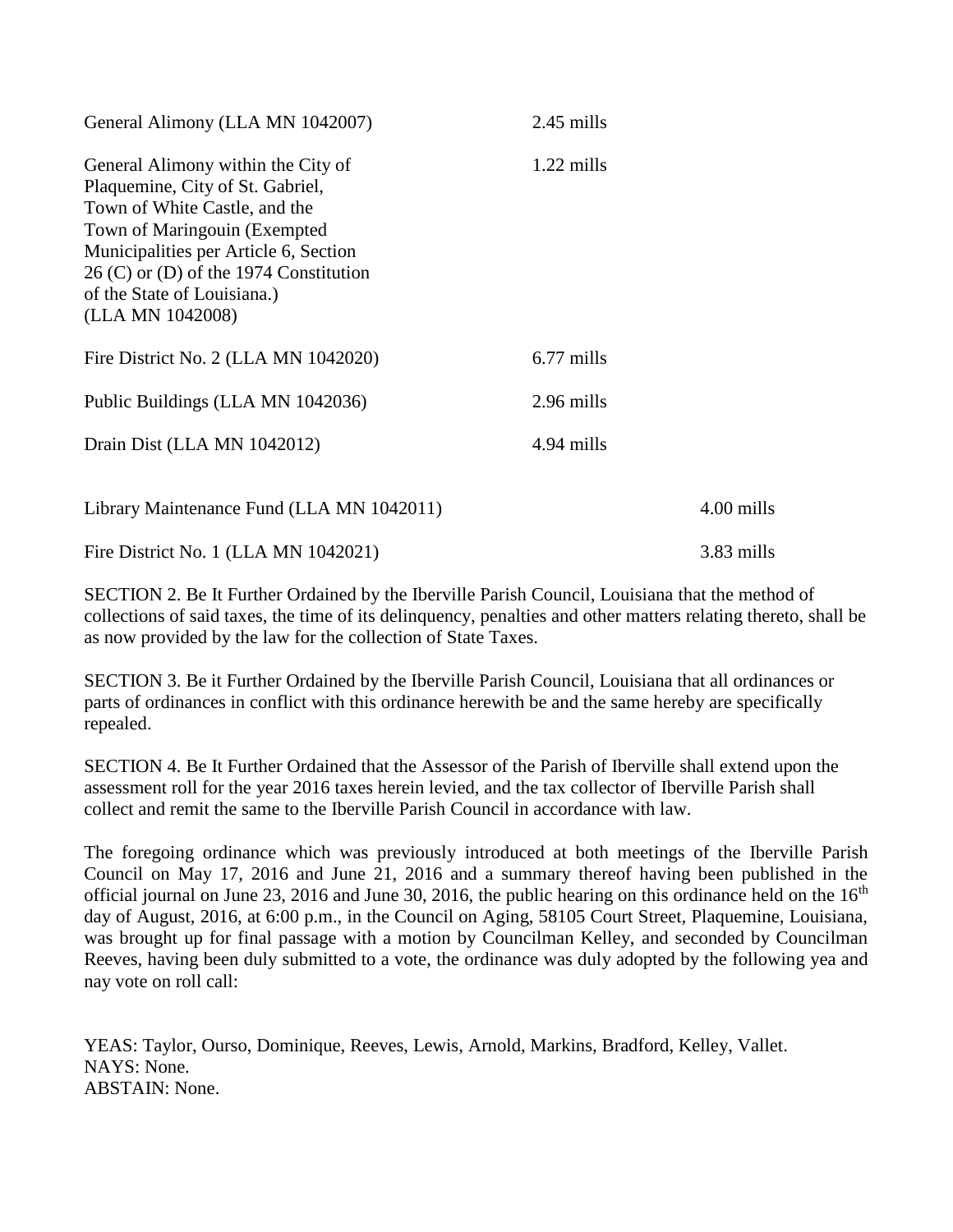ABSENT: Jackson, Morgan.

The ordinance was declared adopted by the Chairman on  $16<sup>th</sup>$  day of August, 2016.

### **ORDINANCE IPC #012-16**

### **ORDINANCE TO ADOPT THE IBERVILLE PARISH ADJUSTED MILLAGE RATES AND ROLL FORWARD THE MILLAGES NOT TO EXCEED THE MAXIMUM AUTHORIZED MILLAGE FOR THE TAX YEAR 2016**

BE IT ORDAINED by the Iberville Parish Council, Louisiana, in an open meeting held on August 16, 2016, and conducted in accordance with the open meetings law, the Council increased the following millage rates but not in excess of the maximum authorized millage rates, said millage rates be and hereby are levied upon the dollar of the assessed valuation of all taxable shown on the official assessment roll for the year 2016, and, when collected, the revenues from said taxes shall be used only for the specific purposes for which said taxes have been levied and are appropriated to the respective funds; said millage rates are as follows:

|                                                                                                                                                                                                                                                                                 | <b>Adjusted Rate</b> | $2016$ Levy  |
|---------------------------------------------------------------------------------------------------------------------------------------------------------------------------------------------------------------------------------------------------------------------------------|----------------------|--------------|
| General Alimony (LLA MN 1042007)                                                                                                                                                                                                                                                | $2.45$ mills         | 2.49 mills   |
| General Alimony within the City of<br>Plaquemine, City of St. Gabriel,<br>Town of White Castle, and the<br>Town of Maringouin (Exempted<br>Municipalities per Article 6, SECTION<br>$26$ (C) or (D) of the 1974 Constitution<br>of the State of Louisiana.)<br>(LLA MN 1042008) | $1.22$ mills         | $1.24$ mills |
| Fire Prot Dist No. 2 Tax (LLA MN 1042020)                                                                                                                                                                                                                                       | 6.77 mills           | 6.78 mills   |
| Public Buildings (LLA MN 1042036)                                                                                                                                                                                                                                               | 2.96 mills           | 3.00 mills   |
| Drain Dist (LLA MN 1042012)                                                                                                                                                                                                                                                     | 4.94 mills           | 5.00 mills   |
| Library Maintenance Fund (LLA MN 1042011)                                                                                                                                                                                                                                       |                      | 4.00 mills   |
| Fire District No. 1 (LLA MN 1042021)                                                                                                                                                                                                                                            |                      | 3.95 mills   |

SECTION 2. Be It Further Ordained by the Iberville Parish Council, Louisiana that the method of collections of said taxes, the time of its delinquency, penalties and other matters relating thereto, shall be as now provided by the law for the collection of State Taxes.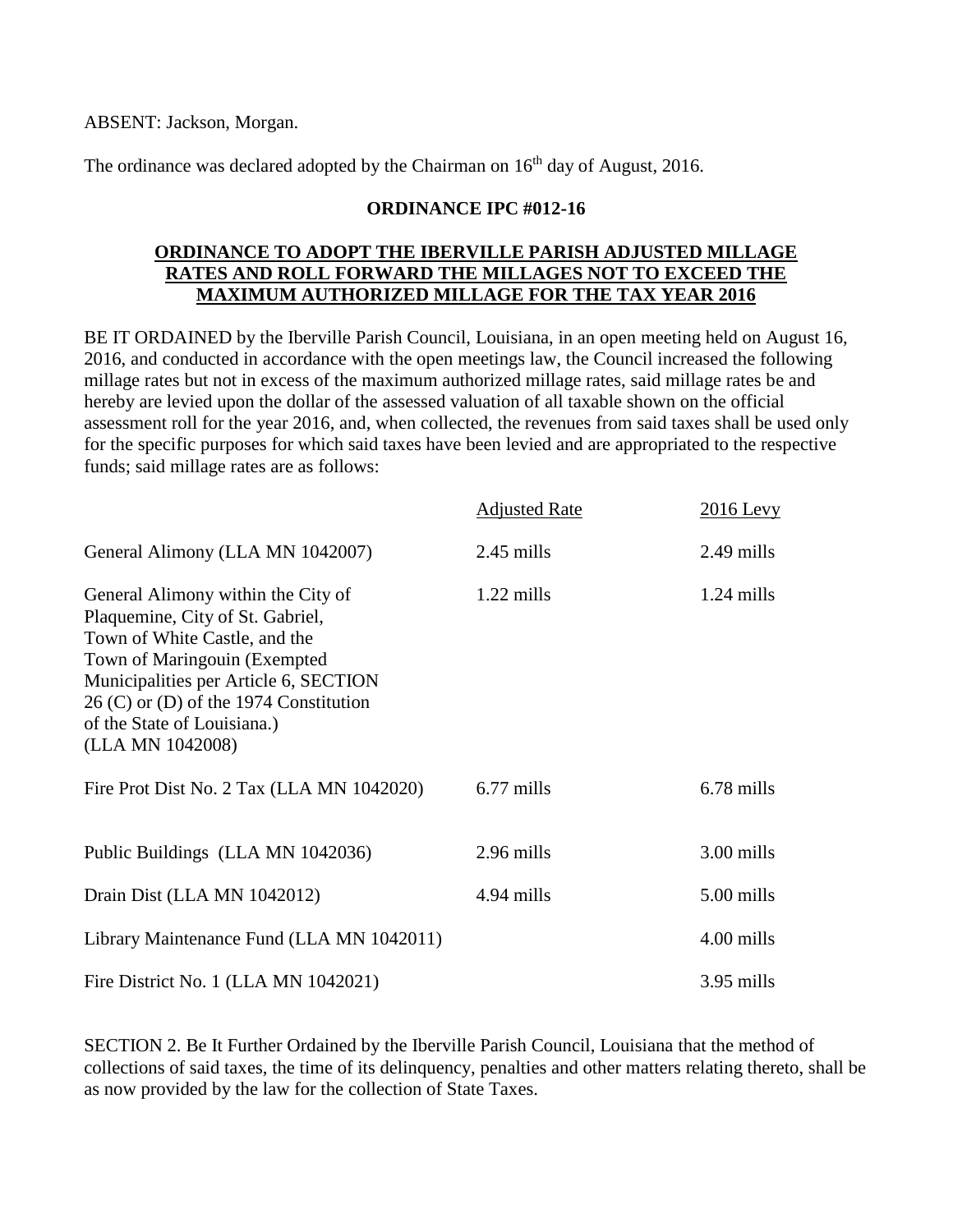SECTION 3. Be it Further Ordained by the Iberville Parish Council, Louisiana that all ordinances or parts of ordinances in conflict with this ordinance herewith be and the same hereby are specifically repealed.

SECTION 4. Be It Further Ordained that the Assessor of the Parish of Iberville shall extend upon the assessment roll for the year 2016 taxes herein levied, and the tax collector of Iberville Parish shall collect and remit the same to the Iberville Parish Council in accordance with law.

The foregoing ordinance, which was previously introduced at a regular meeting of the Parish Council on the 21st day of June, 2016, and a summary thereof having been published in the official journal, the public hearing on this ordinance held on the  $16<sup>th</sup>$  day of August, 2016, at 6:00 p.m., in the Council on Aging, 58105 Court Street, Plaquemine, Louisiana, was brought up for final passage with a motion by Councilman Kelley, and seconded by Councilman Reeves, having been duly submitted to a vote, the ordinance was duly adopted by the following yea and nay vote on roll call:

YEAS: Taylor, Ourso, Dominique, Reeves, Lewis, Arnold, Markins, Bradford, Kelley, Vallet. NAYS: None. ABSTAIN: None. ABSENT: Jackson, Morgan.

The ordinance was declared adopted by the Chairman on  $16<sup>th</sup>$  day of August, 2016.

#### **ORDINANCE IPC# 013-16**

### **ORDINANCE TO PROVIDE FOR THE SAFETY OF THE MOTORING PUBLIC ON PUBLIC ROADWAYS AND BOAT LANDINGS LOCATED WITHIN THE UNINCORPORATED AREAS OF IBERVILLE PARISH**

 WHEREAS, Louisiana law prohibits any person from standing on a roadway for the purpose of soliciting a ride, employment, or business, in accordance with the provisions of La. R. S. 32:218.

 WHEREAS, Iberville Parish owns numerous public boat landings that are heavily utilized by commercial and recreational fishermen accessing the waterways and Atchafalaya Basin in Iberville Parish.

 WHEREAS, allowing persons to stand, sit or set up any type of place for selling, purchasing or soliciting along Parish roadways or Parish boat landings including public right of ways is strictly prohibited as to allow such activity poses a serious hazard to the traveling public and to persons actively using public boat landings for boating purposes.

 WHEREAS, the prohibition of soliciting and selling on Parish Roadways and Boat Landings, and associated Rights of Ways will provide for the safety of the motoring public and for the safety of boaters utilizing the public boat landings.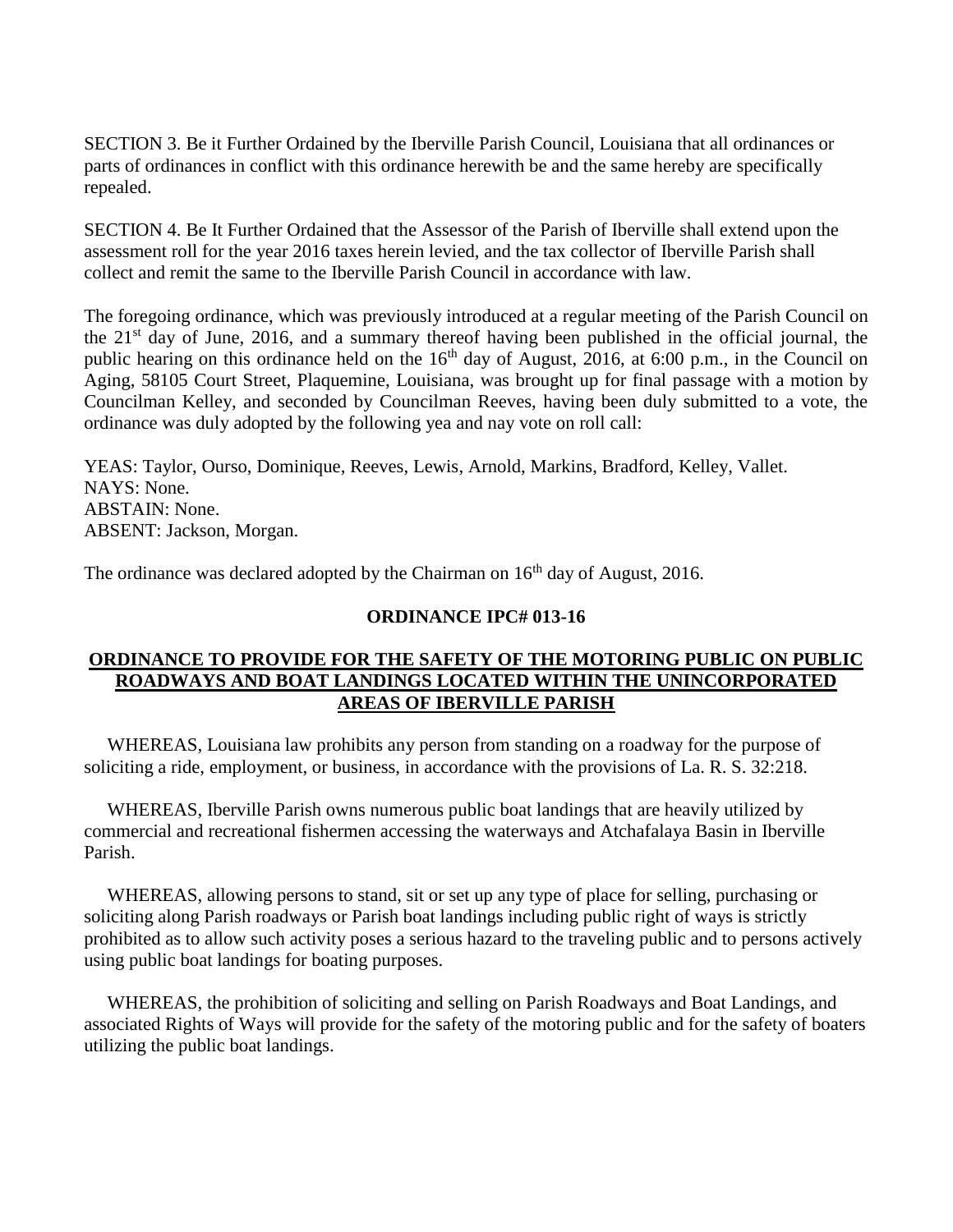WHEREAS, signs shall be posted at all Parish public boat landings notifying anyone of the prohibitions of soliciting, selling or buying on public boat landing property or rights of ways.

 WHEREAS, the following penalty shall be imposed for a violation of this Section: the fine shall not be less than three hundred dollars (\$300.00) and not more than one thousand dollars (\$1000.00), or imprisonment for not less than sixty days and not more than six months, or both, and forfeiture to the law enforcement authority of any property seized in connection with the violation.

The foregoing ordinance, which was previously introduced at a regular meeting of the Parish Council on the 19th day of July, 2016, and a summary thereof having been published in the official journal, the public hearing on this ordinance held on the  $16<sup>th</sup>$  day of August, 2016, at 6:00 p.m., in the Council on Aging, 58105 Court Street, Plaquemine, Louisiana, was brought up for final passage with a motion by Councilman Kelley, and seconded by Councilman Reeves, having been duly submitted to a vote, the ordinance was duly adopted by the following yea and nay vote on roll call:

YEAS: Taylor, Ourso, Dominique, Reeves, Lewis, Arnold, Markins, Bradford, Kelley, Vallet. NAYS: None. ABSTAIN: None. ABSENT: Jackson, Morgan.

The ordinance was declared adopted by the Chairman on  $16<sup>th</sup>$  day of August, 2016.

#### **ORDINANCE IPC#014-16**

### **AN ORDINANCE OF THE PARISH OF IBERVILLE, STATE OF LOUISIANA (THE "ISSUER"), RECOGNIZING THE FINAL FORM AND EXECUTION OF THE BOND PURCHASE AGREEMENT IN CONNECTION WITH THE ISSUANCE AND SALE OF SALES TAX REFUNDING BONDS, SERIES 2016, OF THE ISSUER; AND PROVIDING FOR OTHER MATTERS IN CONNECTION THEREWITH.**

WHEREAS, the Parish Council of the Parish of Iberville, State of Louisiana, acting as the governing authority (the "Governing Authority") of the Parish of Iberville, State of Louisiana (the "Issuer"), adopted an ordinance on July 19, 2016 (the "Bond Ordinance"), authorizing the issuance of not exceeding Eleven Million Dollars (\$11,000,000) of Sales Tax Refunding Bonds, Series 2016 (the "Bonds"), for the purpose of refunding certain maturities of the Issuer's Sales Tax Bonds, Series 2007 (the "Series 2007 Bonds") and Sales Tax Bonds, Series 2009 (the "Series 2009 Bonds"), and paying the costs of issuance of the Bonds, said Bonds to be payable from an irrevocable pledge and dedication of 50.3034% of the avails or proceeds of the one percent (1%) sales and use tax being levied and collected by the Issuer (provisions of current State law limit the maximum amount of the Tax which may be collected within the boundaries of the City of St. Gabriel, State of Louisiana, to 2/3%), pursuant to an election held in the Issuer on September 30, 2006 (provided that the allocation of the Tax proceeds shall be subject to change after each Federal census based upon the respective population of each Tax recipient body as their boundaries existed on May 1, 2005, and provided that the Parish allocation shall never be reduced to less than 50% of the Tax proceeds and the remainder divided among the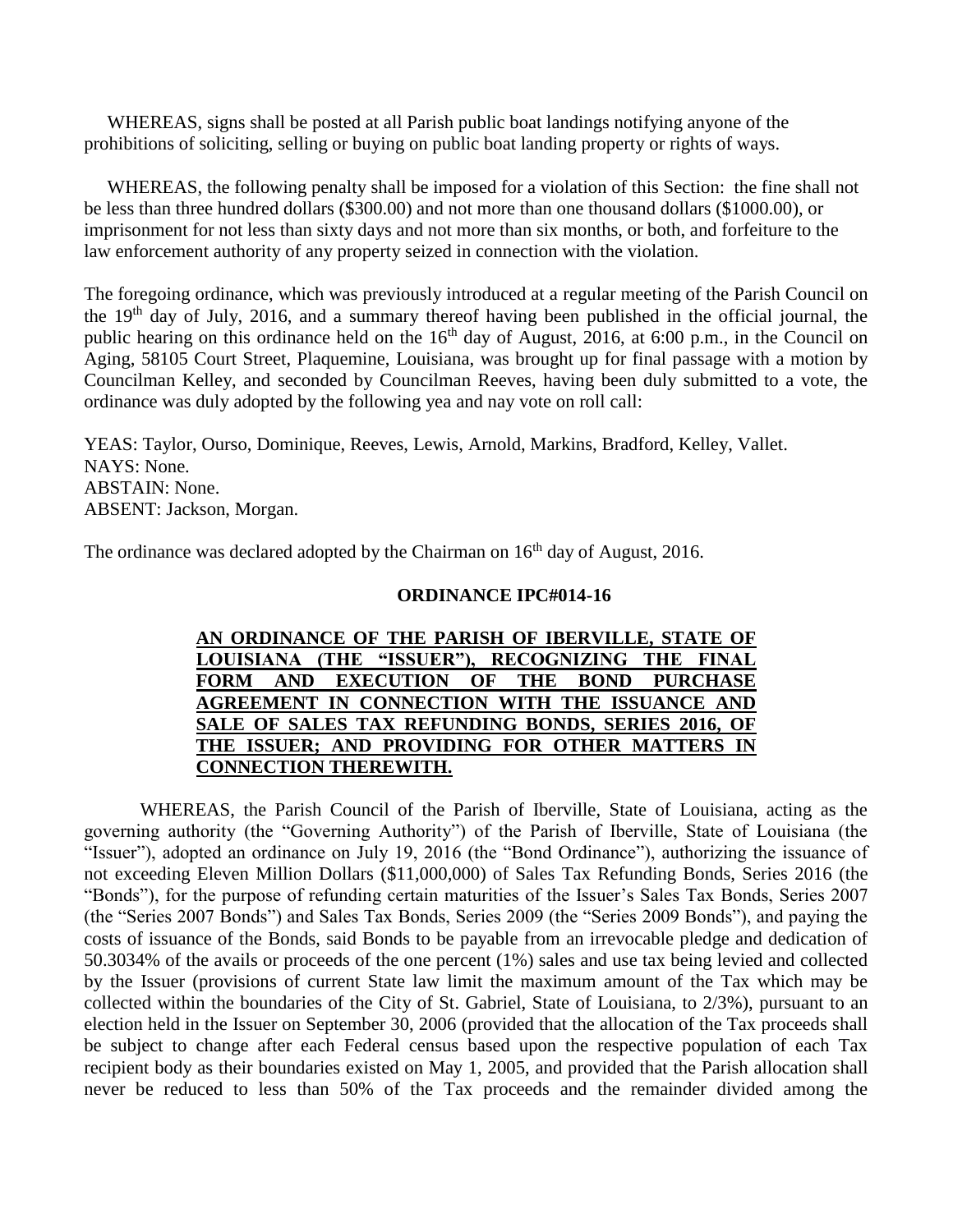municipalities nor shall any such changes reduce the pro-rata allocation of any municipality) (the "Tax"), and after provision has been made for the payment therefrom of all of the reasonable and necessary costs and expenses of collecting and administering the Tax (the "Net Revenues of the Tax"), pursuant to Article VI, Section 29(A) of the Constitution of the State of Louisiana of 1974 and other constitutional and statutory authority, as further described in the Bond Ordinance; and

 WHEREAS, the [Parish President] has executed the Bond Purchase Agreement as authorized by the Bond Ordinance; and

 WHEREAS, a copy of the executed Bond Purchase Agreement is attached hereto as Exhibit A; and

WHEREAS, in connection with the issuance of the Bonds, it is necessary that provision be made for the payment of the principal, interest and redemption premium of the Refunded Bonds described in Exhibit B hereto, and to provide for the call for redemption of the Refunded Bonds, pursuant to a Notice of Defeasance and Call for Redemption; and

WHEREAS, it is necessary that this Parish Council prescribe the form and content of a Defeasance and Escrow Deposit Agreement, as set forth in Exhibit D hereto, providing for the payment of the principal, premium and interest of the Refunded Bonds and authorize the execution thereof as hereinafter provided; and

NOW, THEREFORE, BE IT RESOLVED by the Parish Council of the Parish of Iberville, State of Louisiana, acting as the governing authority of the Parish of Iberville, State of Louisiana:

**SECTION 1.** Confirmation of Bond Purchase Agreement. The sale of the Bonds has met the parameters set forth in the Bond Ordinance, and accordingly the terms of the Bonds contained in the Bond Purchase Agreement are incorporated herein, and the Bond Purchase Agreement is hereby approved as executed and attached as Exhibit A hereto.

Capitalized terms used but not defined herein shall have the meaning given such terms in the Bond Ordinance.

**SECTION 2.** Call for Redemption of the Series 2007 Bonds. Subject only to the delivery of the Bonds, the Series 2007 Bonds being refunded (as listed on Exhibit B) are hereby called for redemption on February 1, 2017, at the principal amount thereof and accrued interest to the date of redemption, plus a redemption premium thereon, in compliance with the ordinance adopted on January 16, 2007, authorizing their issuance.

**SECTION 3.** Call for Redemption of the Series 2009 Bonds. Subject only to the delivery of the Bonds, the Series 2009 Bonds being refunded (as listed on Exhibit B) are hereby called for redemption on February 1, 2019, at the principal amount thereof and accrued interest to the date of redemption, plus a redemption premium thereon, in compliance with the ordinance adopted on March 3, 2009, authorizing their issuance.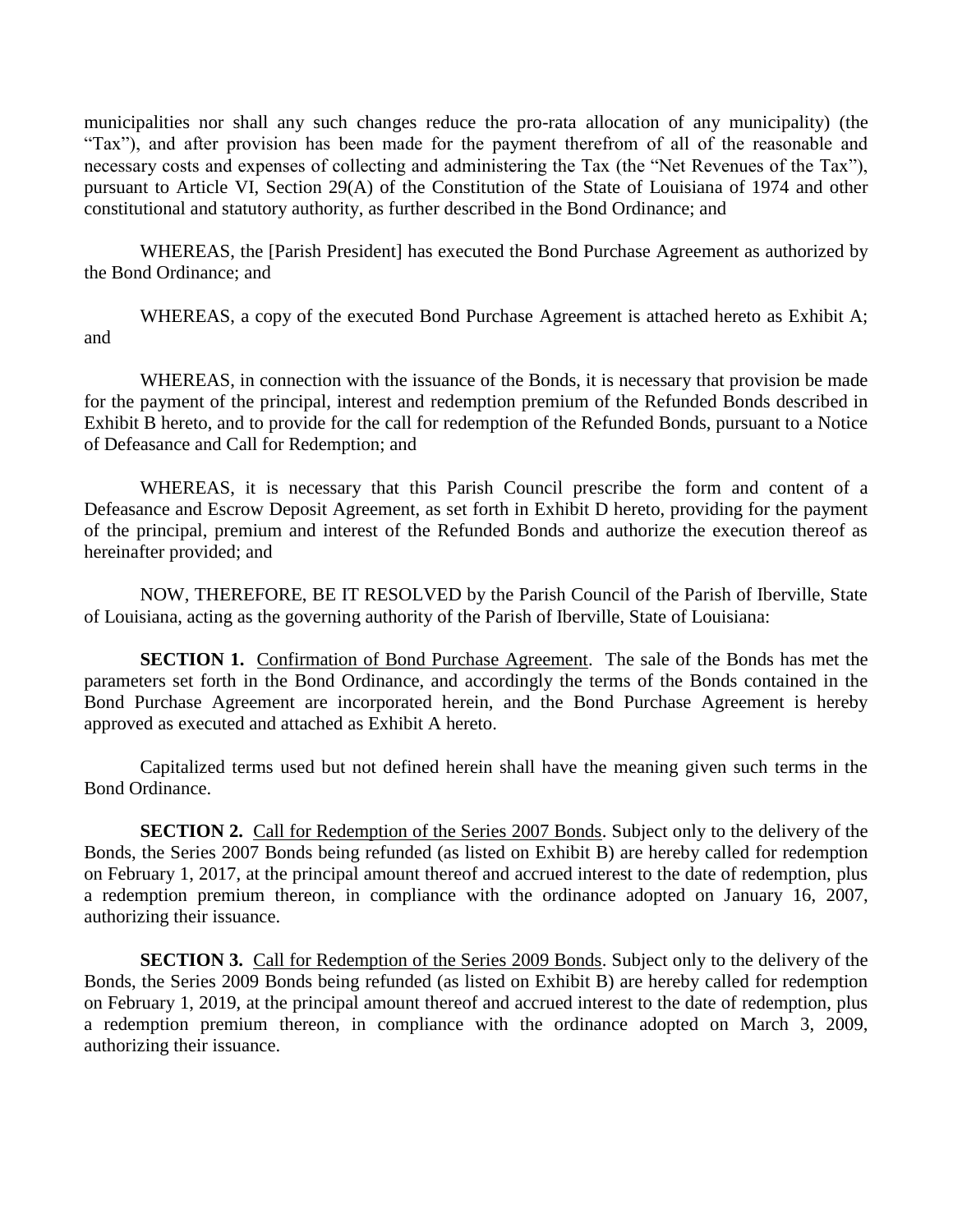**SECTION 4.** Notices of Defeasance and Call for Redemption. In accordance with the ordinances adopted on January 16, 2007 and March 3, 2009, authorizing the issuance of the Refunded Bonds, Notices of Defeasance and Call for Redemption, in substantially the forms attached hereto as Exhibit C, shall be given by the paying agent for the respective series of Refunded Bonds by (i) mailing a copy of the redemption notice by first class mail, postage prepaid, by notice deposited in the United States mails not less than thirty (30) days prior to the redemption date addressed to the registered owner of each Refunded Bond to be redeemed at his address as shown on the registration books of the Paying Agent, or (ii) delivering to the registered owner of each Refunded Bond to be redeemed a copy of the redemption notice via other accepted means of electronic communication.

**SECTION 5.** Approval of Escrow Agreement. The Escrow Agreement is hereby approved by the Issuer and the Executive Officers are hereby authorized and directed to execute and deliver the Escrow Agreement on behalf of the Issuer substantially in the form of Exhibit D hereof, with such changes, additions, deletions or completions deemed appropriate by such signing officials, and it is expressly provided and covenanted that all of the provisions for the payment of the principal of and premium and interest on the Refunded Bonds from the special trust fund created under the Escrow Agreement shall be strictly observed and followed in all respects.

**SECTION 6.** Bond Insurance. This Governing Authority hereby makes the findings required by Section 1429 of Title 39 of the Louisiana Revised Statutes of 1950, as amended, of the benefit from entering into contracts with Assured Guaranty Municipal Corp. for the acquisition of a Municipal Bond Insurance Policy for the Bonds. The provisions of Exhibit E hereto are hereby adopted and shall be incorporated in this ordinance as if fully set forth herein, and the Parish President is hereby authorized and directed to execute all documents related thereto.

**SECTION 7.** Reserve Fund Alternative Investment. In compliance with the Outstanding Parity Bond Ordinance, the Issuer hereby approves the Amended and Restated Municipal Bond Debt Service Reserve Insurance Commitment (the "Reserve Fund Alternative Investment"). The provisions of Exhibit F hereto are hereby adopted and shall be incorporated in this ordinance as if fully set forth herein, and the Parish President is hereby authorized and directed to execute all documents related thereto. The Director of Finance is directed to withdraw all moneys currently on deposit in the Reserve Fund and deposit such funds in accordance with the Escrow Agreement. The Reserve Fund Alternative Investment shall secure the Bonds and the Outstanding Parity Bonds.

**SECTION 8.** Official Statement. The Issuer hereby approves the form and content of the Preliminary Official Statement dated August 2, 2016, pertaining to the Bonds, which has been submitted to the Issuer, and hereby ratifies its prior use by the Underwriter in connection with the sale of the Bonds. The Issuer further approves the form and content of the final Official Statement and hereby authorizes and directs the execution by the Executive Officers and delivery of such final Official Statement to the Underwriter for use in connection with the public offering of the Bonds.

**SECTION 9.** Repealing Clause. All resolutions and/or ordinances, or parts thereof, in conflict herewith are hereby repealed.

**SECTION 10.** Effective Date. This ordinance shall become effective immediately, upon approval by the Parish President.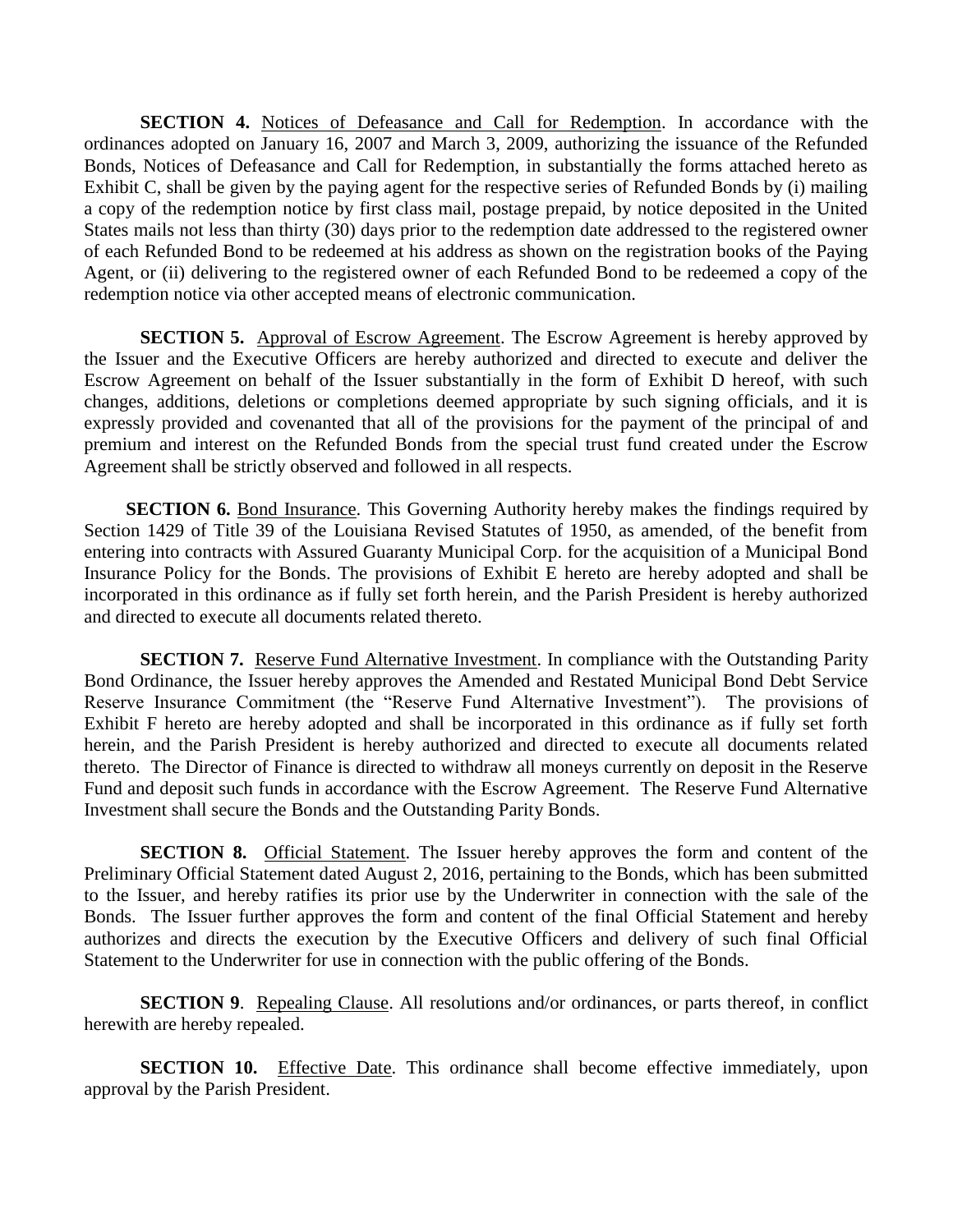The foregoing ordinance, which was previously introduced at a regular meeting of the Parish Council on the  $19<sup>th</sup>$  day of July, 2016, and a summary thereof having been published in the official journal, the public hearing on this ordinance held on the  $16<sup>th</sup>$  day of August, 2016, at 6:00 p.m., in the Council on Aging, 58105 Court Street, Plaquemine, Louisiana, was brought up for final passage with a motion by Councilman Kelley, and seconded by Councilman Reeves, having been duly submitted to a vote, the ordinance was duly adopted by the following yea and nay vote on roll call:

YEAS: Taylor, Ourso, Dominique, Reeves, Lewis, Arnold, Markins, Bradford, Kelley, Vallet. NAYS: None. ABSTAIN: None. ABSENT: Jackson, Morgan.

The ordinance was declared adopted by the Chairman on  $16<sup>th</sup>$  day of August, 2016.

#### NEW BUSINESS

None.

#### RESOLUTION COMMITTEE REPORT

None.

#### BOARDS & COMMISSIONS REPORT

The Boards and Commissions Committee met on Tuesday, August 16, 2016 at 6:10 p.m. followed by the roll call with the following Committee Members only in attendance: Vallet, Markins, Lewis, Reeves, Arnold.

Absent: Jackson

A quorum was present.

- A) Appointment to the Iberville Parish Waterworks District No. 3 Board
- This item was passed on until the next Council meeting.
- B) Appointments (2) to the Iberville Parish Planning Commission Board
- This item was passed on until the next Council meeting.
- C) Appointment of Director and Alternate to the Capital Resource Conservation & Development Council (RC&D Council)

Upon a recommendation by Councilman Vallet, and seconded by Councilman Reeves, it was recommended to forward the appointment of Councilwoman Courtney Lewis as Director, and Councilman Terry Bradford as Alternate to represent Iberville Parish on the Capital RC&D Council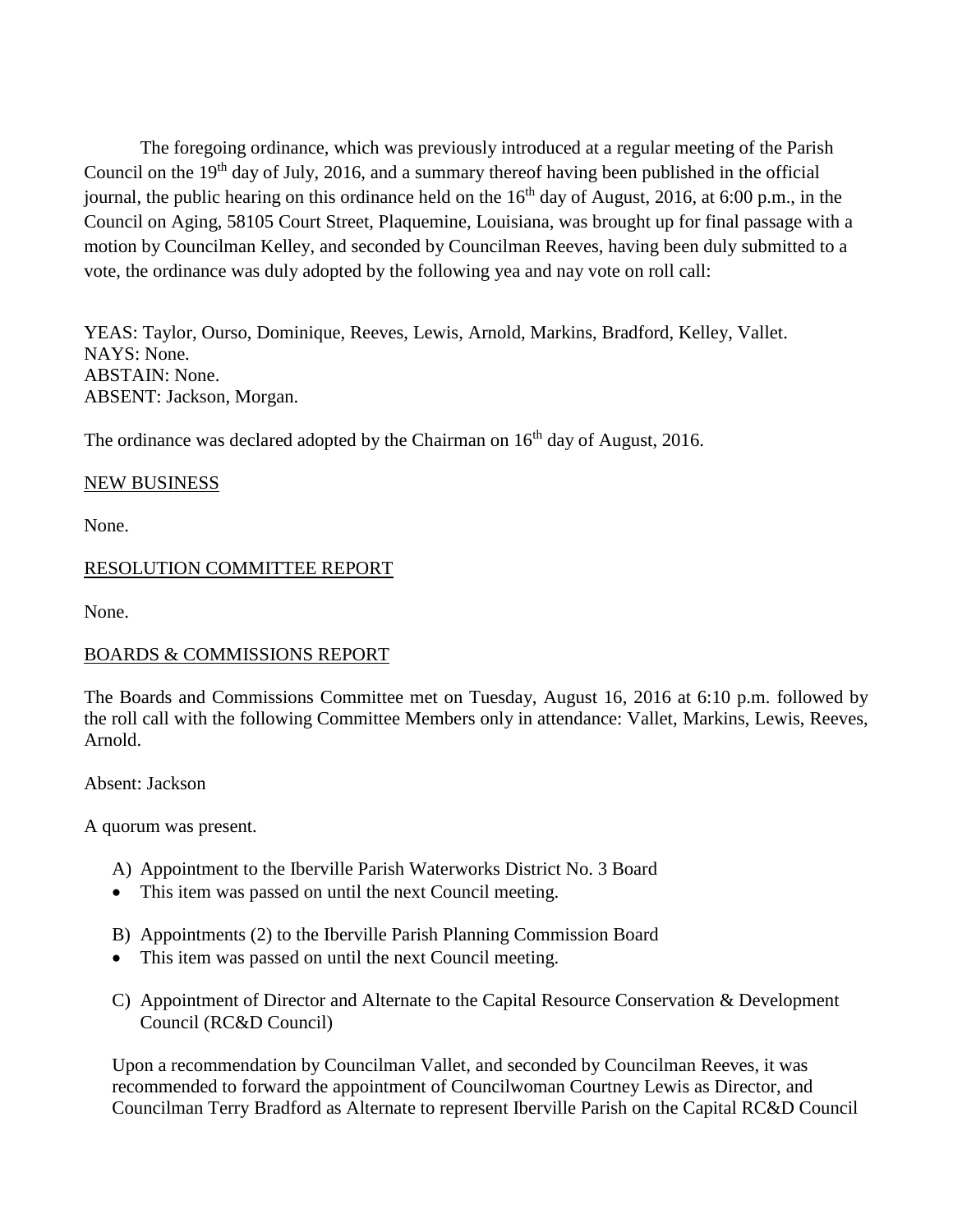for the term of October 1, 2016 to September 30, 2018. The recommendation having been duly submitted to a vote was duly adopted by the following yea and nay votes on roll call by Boards and Commission Committee Members only:

YEAS: Vallet, Markins, Lewis, Reeves, Arnold. NAYS: None. ABSTAIN: None. ABSENT: Jackson.

The recommendation was declared adopted by the Chairman.

During the regular meeting:

Upon a motion by Councilman Reeves, and seconded by Councilman Taylor, it was moved to appoint Councilwoman Courtney Lewis as Director, and Councilman Terry Bradford as Alternate to represent Iberville Parish on the Capital RC&D Council for the term of October 1, 2016 to September 30, 2018. The motion having been duly submitted to a vote was duly adopted by the following yea and nay votes on roll call:

YEAS: Taylor, Ourso, Dominique, Reeves, Lewis, Arnold, Markins, Bradford, Kelley, Vallet. NAYS: None. ABSTAIN: None. ABSENT: Jackson, Morgan.

The motion was declared adopted by the Chairman on August 16, 2016.

#### ADDENDUM

Upon a motion by Councilman Taylor, and seconded by Councilman Reeves, it was moved to go into addendum. The motion having been duly submitted to a vote was duly adopted by the following yea and nay votes on roll call:

YEAS: Taylor, Ourso, Dominique, Reeves, Lewis, Arnold, Markins, Bradford, Kelley, Vallet. NAYS: None. ABSTAIN: None. ABSENT: Jackson, Morgan.

The motion was declared adopted by the Chairman on August 16, 2016.

# **MOTION TO CHANGE THE MEETING LOCATION FOR THE IBERVILLE PARISH COUNCIL MEETING ON TUESDAY, SEPTEMBER 20, 2016 TO THE COUNCIL ON AGING, 58105 COURT STREET, PLAQUEMINE, LA 70764**

Upon a motion by Councilman Reeves, and seconded by Councilman Bradford, it was moved to change the meeting location for the Iberville Parish Council meeting on Tuesday, September 20, 2016 to the Council on Aging, 58105 Court Street, Plaquemine, LA 70764. The motion having been duly submitted